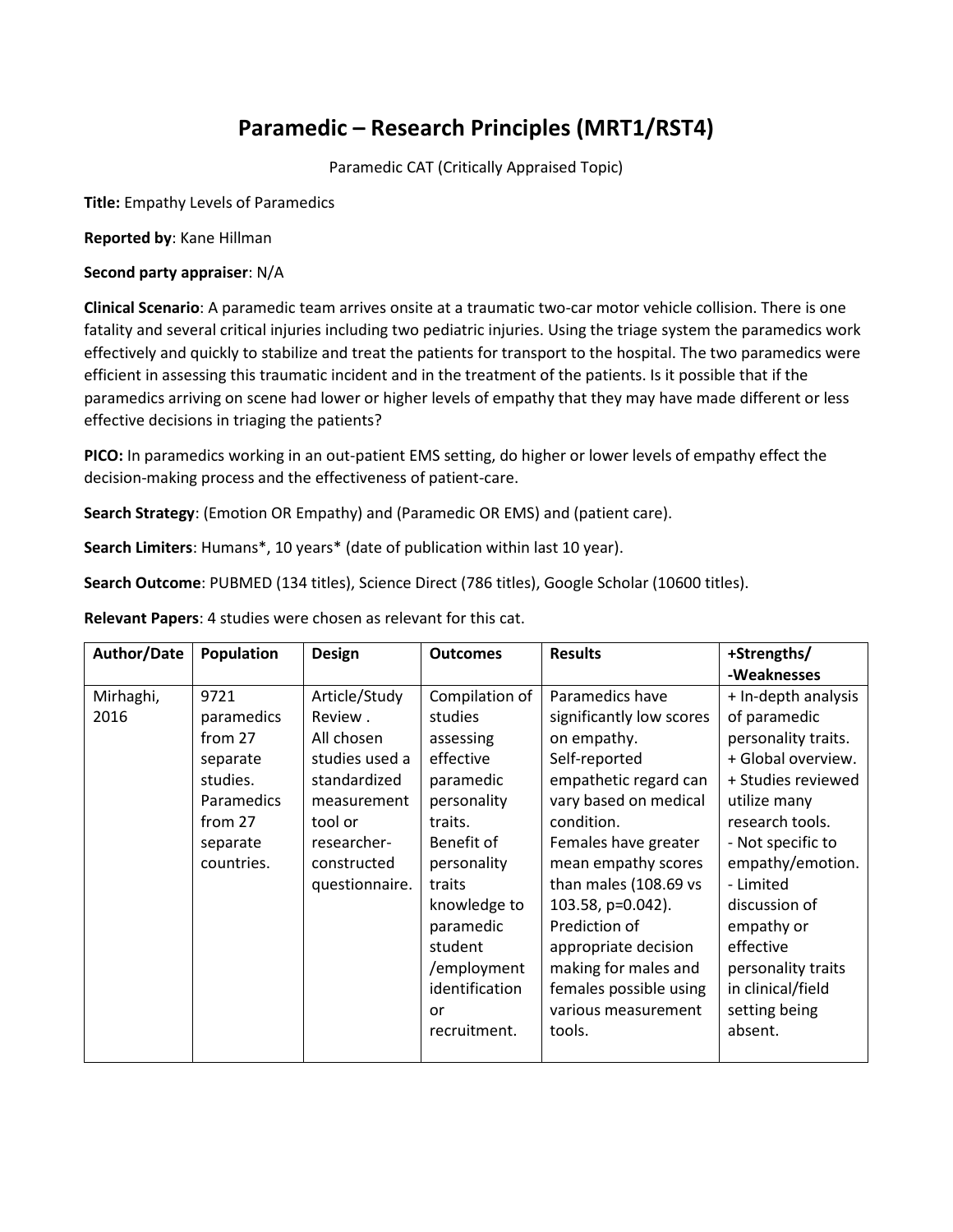| Clompus,           | 7 British     | Qualitative     | Emotional       | Traumatic/Problematic  | + Discussion of     |
|--------------------|---------------|-----------------|-----------------|------------------------|---------------------|
| 2015               | paramedics    | psycho-social   | coping          | calls incite stress.   | various coping      |
|                    |               | approach        | strategies      | Participants draw on   | strategies.         |
|                    |               | using Free      | (resilience),   | previous experiences,  | +Connection made    |
|                    |               | Association     | management      | peer and               | between empathy     |
|                    |               | Narrative       | support,        | organizational support | and specific out-   |
|                    |               | Interviewing    | health and      | and humor as coping    | patient emergency   |
|                    |               | (FANI).         | social care     | strategies.            | calls.              |
|                    |               |                 | systems.        |                        | - Small sample size |
|                    |               |                 |                 |                        | - No quantitative   |
|                    |               |                 |                 |                        | data.               |
|                    |               |                 |                 |                        | -empathy or         |
|                    |               |                 |                 |                        | emotion tool not    |
|                    |               |                 |                 |                        | used. (ex. JSPE)    |
| <b>Guise, 2017</b> | 753 EMS       | Qualitative     | Contribution    | Participants report    | + Focus on          |
|                    | professionals | analysis using  | of stress or    | heightened stress and  | emotion and         |
|                    | from 44 of    | self-reporting  | anxiety to      | emotional response to  | patient care.       |
|                    | 50 US states. | questionnaire.  | pediatric       | out-patient pediatric  | +Large sample       |
|                    | 80% of        | Focused on      | safety events.  | emergencies.           | size.               |
|                    | sample were   | participants    | Stress/anxiety  | Emotional response to  | +Urban, rural and   |
|                    | paramedics    | perceptions of  | in emergency    | traumatic pediatric    | suburban data.      |
|                    | or EMTs       | stress and      | situations may  | emergency calls is     | - Emotion or        |
|                    |               | patient         | affect patient  | perceived to have      | empathy             |
|                    |               | safety/care.    | care/safety.    | direct impact on       | measurement tool    |
|                    |               |                 |                 | participant's stress   | not used            |
|                    |               |                 |                 | levels and perceived   | - Only self-        |
|                    |               |                 |                 | increase in errors and | reported survey     |
|                    |               |                 |                 | patient safety events. | data used.          |
| Williams,          | 1111          | Cross-          | Empathy         | Females showed         | + Focus on          |
| 2014               | Australian    | sectional       | related to      | higher levels of       | empathy level       |
|                    | Health        | study.          | positive        | empathy than males     | health care.        |
|                    | Professional  | Jefferson       | clinical        | (110.86 SD-11.76 vs    | +Discussion on      |
|                    | students      | Scale of        | outcomes.       | 105.31 SD-13.47,       | benefits of         |
|                    |               | Physician       | Paramedic       | p<0.0001).             | empathy to          |
|                    |               | Empathy-        | students,       | Paramedic students     | patient care.       |
|                    |               | Health          | empathy and     | showed second lowest   | - Sample of         |
|                    |               | Profession      | genetic         | empathy levels across  | students, no        |
|                    |               | <b>Students</b> | predisposition. | 8 disciplines.         | professionals.      |
|                    |               | (JSPE-HPS)      | Empathy         | Empathy increased      | - Not specific to   |
|                    |               | used to         | varies across   | with age ([20-24       | paramedics.         |
|                    |               | measure         | health          | years]108.44) and      |                     |
|                    |               | empathy.        | disciplines.    | $([45-49] 117.71).$    |                     |

Comments: The studies above lack a specific focus on empathy levels in practicing paramedics and their clinical care of patients. They do provide evidence of distinct paramedic personality traits; including resiliency, perceived effect of paramedic stress on patient safety and overall low empathy levels in paramedics and paramedic students.